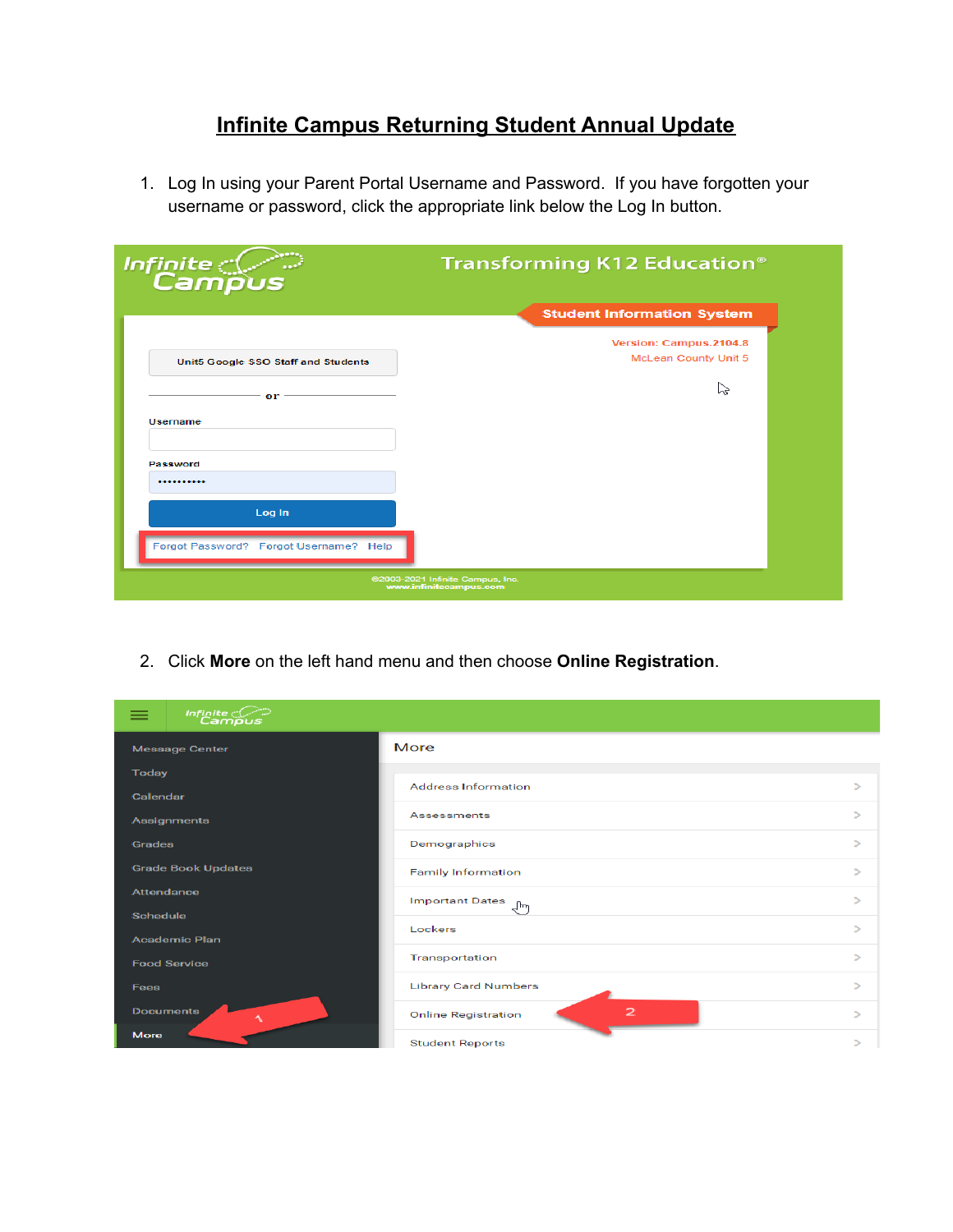3. Click on the **Start Button** to go to "Existing Student Registration" for the next school year.

| <b>NAME</b>                         | <b>STATUS</b>                | <b>ACTION</b>        |
|-------------------------------------|------------------------------|----------------------|
| 21-22 New Student Registration      | <b>NOT</b><br><b>STARTED</b> | <b>Start</b>         |
| 21-22 Existing Student Registration | <b>COMPLETE</b>              | <b>Start Another</b> |
| 22-23 New Student Registration      | <b>NOT</b><br><b>STARTED</b> | <b>Start</b>         |
| 22-23 Existing Student Registration | <b>NOT</b><br><b>STARTED</b> | <b>Start</b>         |

4. Be sure all of your current students are included in the new application. If you need to add a new student, you can do that later in the process. Click on **Begin Registration.**

| ľΥ<br>This editor is to update data for students that are currently enrolled in the District. You may add new students that are registering for the SELECT year later in the process.<br>If you only want to register new students for the selected year at this time, please use the link below to go to the New Student Registration form. |              |                             |                               |                                       |  |
|----------------------------------------------------------------------------------------------------------------------------------------------------------------------------------------------------------------------------------------------------------------------------------------------------------------------------------------------|--------------|-----------------------------|-------------------------------|---------------------------------------|--|
| <b>STUDENT NAME</b>                                                                                                                                                                                                                                                                                                                          | <b>GRADE</b> | <b>INCLUDED IN NEW APP?</b> | <b>REASON IF NOT INCLUDED</b> | <b>ONLINE REGISTRATION SUBMITTED?</b> |  |
|                                                                                                                                                                                                                                                                                                                                              | 05           | Yes                         | Included                      | No                                    |  |
|                                                                                                                                                                                                                                                                                                                                              | 10           | Yes                         | Included                      | <b>No</b>                             |  |
|                                                                                                                                                                                                                                                                                                                                              | 12           | Yes                         | Included                      | No                                    |  |

5. Note your application number in case you need to come back or there are any issues. Choose your language to begin.



**Application Number 11465** 

6. Type your name in the box and click on Submit to to begin Registration.

**Infinite**<br>**Campus** Online Registration English | Spanish Please type in your first and last name in the box below. Welcome By typing your name into the box below you attest that you are the person authenticated into this application or an authorized user of this account, and the data you are entering/verifying is accurate and true to the best of your knowledge. Submit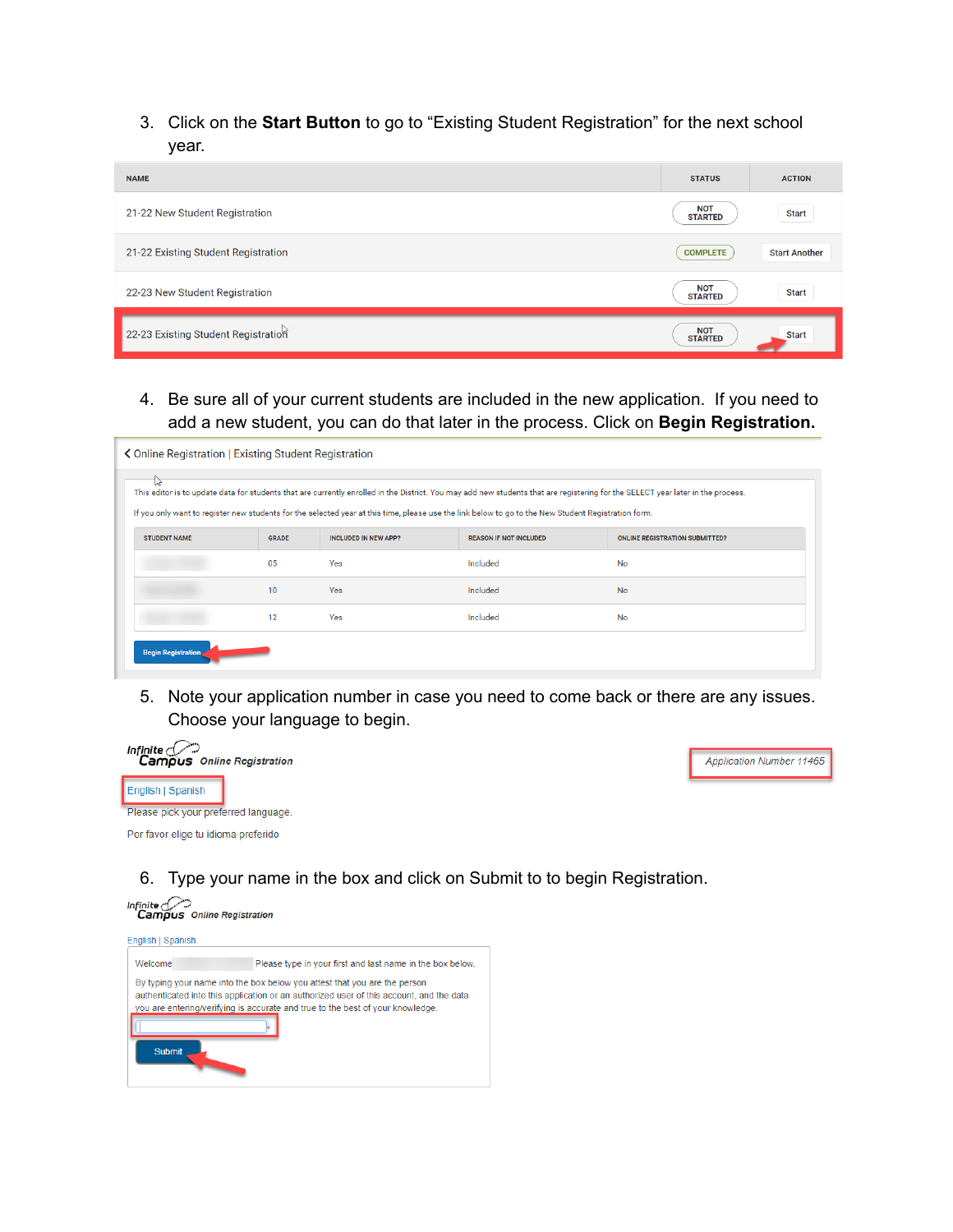**The below images detail the steps you will complete as you move through the process.**

- **- Anything marked with a red asterisk is required.**
- **- Click Next in each area to move to the next area.**

| Infinite $\triangle$<br>Campus Online Registration                                                                                                                                                                                                                                                                                                 | <b>Sections of Online Registration</b>               | <b>Application Number 11465</b>                               |
|----------------------------------------------------------------------------------------------------------------------------------------------------------------------------------------------------------------------------------------------------------------------------------------------------------------------------------------------------|------------------------------------------------------|---------------------------------------------------------------|
| * Indicates a required field                                                                                                                                                                                                                                                                                                                       |                                                      |                                                               |
| <b>NParents/Guardians</b><br>▼ Student(s) Primary Household                                                                                                                                                                                                                                                                                        | <b>Nother Household</b><br><b>NEmergency Contact</b> | <b>Student</b><br><b>Completed</b>                            |
| * Not a valid integer<br><b>v</b> Primary<br>* Minimum 3 characters<br>allowed<br>* This field is required<br>Primary Final Accounts of the contact number that will be your families main number and used for emergencies, priority com-<br>(309)<br>After information is entered, click here to<br>go to the next "pleat"(Home Address).<br>Next |                                                      | Notes an error or incomplete<br>information that is required. |
| <b>Eddress</b>                                                                                                                                                                                                                                                                                                                                     |                                                      |                                                               |
| ▶ Mailing Address                                                                                                                                                                                                                                                                                                                                  |                                                      |                                                               |
| <b>Save/Continue</b>                                                                                                                                                                                                                                                                                                                               |                                                      |                                                               |

**Once all areas have been completed in a section, click on "Save/Continue" to move to the next section.**

| <b>NParents/Guardians</b><br><b>NEmergency Contact</b><br><b>Nother Household</b><br>▼ Student(s) Primary Household                                                                                                                                                                                                                                                                                                                                                                                                                                                                                                                                                                                                                                                                                                                                            | <b>Student</b><br><b>Completed</b>                                                                                                                                                          |  |  |  |
|----------------------------------------------------------------------------------------------------------------------------------------------------------------------------------------------------------------------------------------------------------------------------------------------------------------------------------------------------------------------------------------------------------------------------------------------------------------------------------------------------------------------------------------------------------------------------------------------------------------------------------------------------------------------------------------------------------------------------------------------------------------------------------------------------------------------------------------------------------------|---------------------------------------------------------------------------------------------------------------------------------------------------------------------------------------------|--|--|--|
| ▶ Primary phone                                                                                                                                                                                                                                                                                                                                                                                                                                                                                                                                                                                                                                                                                                                                                                                                                                                |                                                                                                                                                                                             |  |  |  |
| Home Address                                                                                                                                                                                                                                                                                                                                                                                                                                                                                                                                                                                                                                                                                                                                                                                                                                                   |                                                                                                                                                                                             |  |  |  |
| ▼ Mailing Address                                                                                                                                                                                                                                                                                                                                                                                                                                                                                                                                                                                                                                                                                                                                                                                                                                              |                                                                                                                                                                                             |  |  |  |
| . Start entering your address in the "Street Number" box and use tab or your mouse to move to the next field "N,S,E,W" for input.<br>. Once your address shows in the box below select the address and choose "Next" to move to the next section.<br>Example: If you live at 1234 East Sesame Street, 1234 should be entered into the Street Number field, E should be entered into the first<br>N.S.E.W field, Sesame should be entered into the Street Name Only field, and St should be entered in the St.Ave,Blvd,etc. field.<br>You must select your address from the bottom of the page and not from what your web browser (Chrome, Firefox, Edge)<br>suggests.<br>If your address is not shown in the box below type NONE in the "Street Number" field and select the "NO ADDRESS ON FILE"<br>address.<br>The household has no separate Mailing Address | Some information will already be<br>filled in based on what is in<br>Infinite Campus. You will just<br>need to verify the information is<br>correct or change the information<br>if needed. |  |  |  |
| Once all "pleats" are completed (Phone, Home Address,<br>Mailing Address) click on Save/Continue to go to the next<br>4 Previous<br>Section.<br><b>Save/Continue</b>                                                                                                                                                                                                                                                                                                                                                                                                                                                                                                                                                                                                                                                                                           |                                                                                                                                                                                             |  |  |  |